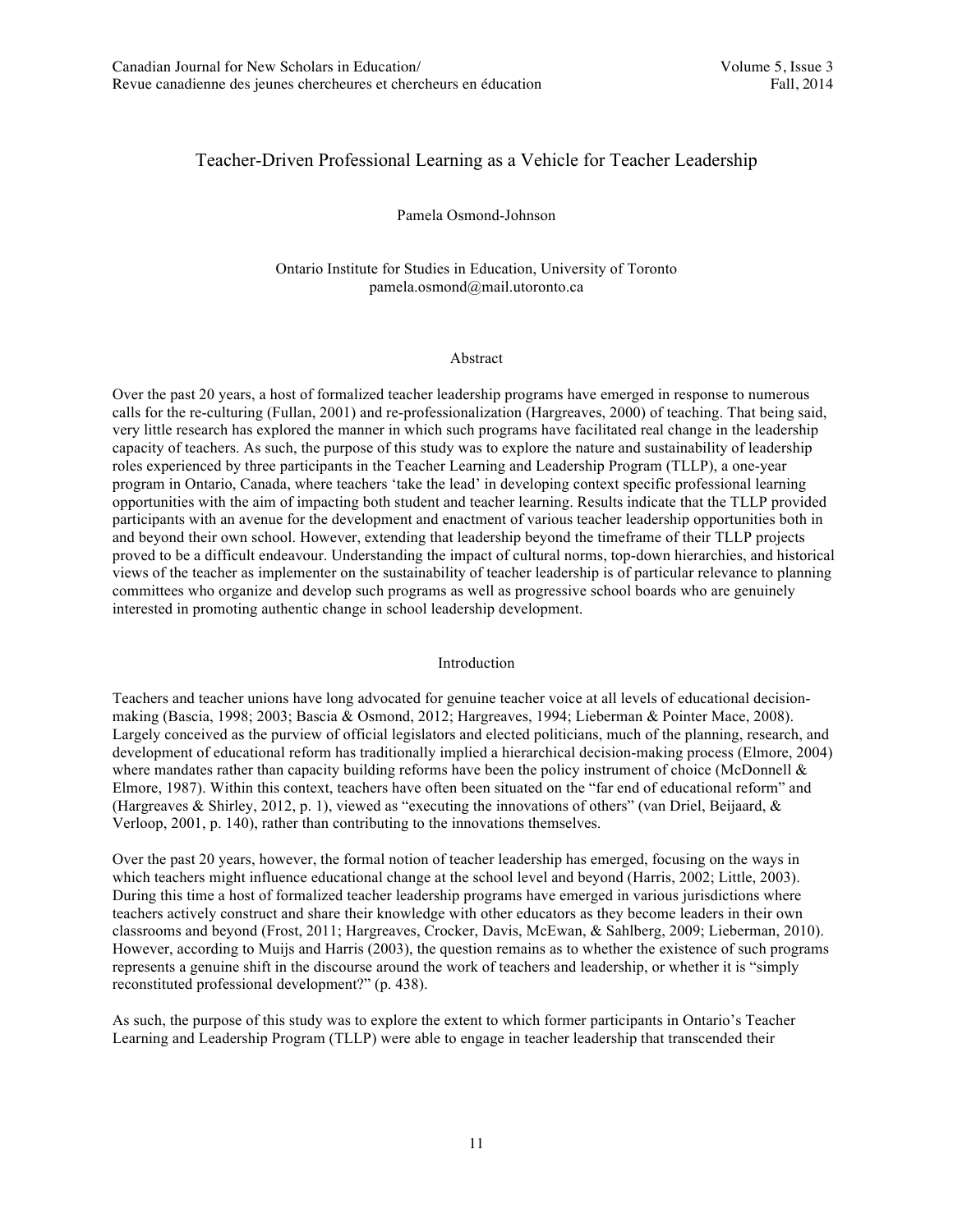traditional purview of the classroom. In partnership with the Ontario Federation of Teachers (OFT), the province of Ontario launched the TLLP in 2008 as an opportunity for teachers to take the lead in extending their professional expertise into self-initiated projects, often related to problems of practice. More specifically, with the stated goal of helping classroom teachers "develop leadership skills for sharing learning and exemplary practices on a board-wide and/or provincial basis" (Ontario Ministry of Education, 2010, p. 3), the program appears to represent a genuine attempt to encourage Ontario teachers to extend their expertise beyond their own classrooms and facilitate the professional growth of their peers and colleagues on a larger scale.

However, at the time of this study, little research has explored whether or not TLLP participants actually experienced this depth of teacher leadership. To fill this gap in research, this study was guided by the following research questions:

- 1. What kinds of leadership roles do TLLP participants experience?
- 2. Does the TLLP promote teacher leadership that extends beyond the classroom? The school? The district?
- 3. How sustainable is the leadership? What opportunities for continued teacher leadership exist after the TLLP has ended?

To this end, building on Harris' work on teacher leadership (2002, 2005, 2011) and utilizing Jimenez-Castellano's (2010) adaptation of Brofenbrenner's ecological systems model to teacher engagement, the study at hand attempts to provide insight into the factors and conditions surrounding the sustained development of leadership capacity once participation in formalized leadership programs like the TLLP ends.

## Background: The History of the Development of the TLLP

From 1995 to 2002, teachers in Ontario experienced what has become known as one of the most controversial periods in the province's educational history (MacLellan, 2009). Stating that the system was grossly overfunded, Premier Mike Harris called for sweeping budget cuts in education coupled with the implementation of a provincewide curriculum in addition to new policies around student assessment, teacher evaluation, and teacher professional development (Anderson & Ben Jaffar, 2003). As a result, those years were rife with work to rule action, strikes and lockouts (Anderson & Ben Jaffar, 2003) as the divide between teachers, unions, and the Ministry continued to grow.

In 2003, newly elected Liberal Premier Dalton McGuinty began the burdensome task of rebuilding the muchdamaged working relationship with the teachers of Ontario. This included the establishment of the Education Partnership Table. Comprising parents, teachers, trustees, administrators, and other educational stakeholders, the Partnership table examined a host of issues including the status of teacher professional development, which at the time required teachers to take 14 Ministry approved courses every five years in order to maintain their teaching certification (Ontario Ministry of Education, 2004). Stemming from this work, in 2005, the Liberal government established the Working Table on Teacher Development, which recommended the government develop "a structure which enhances opportunities for teachers to expand their knowledge and skill, and share exemplary practice with other teachers" (Ontario Ministry of Education, 2007, p. 6). It was this recommendation that gave birth to the ideas and thinking that eventually evolved into the TLLP, which was launched in 2007.

Operating in yearly cycles, participation in the TLLP is open to experienced (beyond induction stage) classroom teachers who are interested in extending their own learning and sharing that learning with others. Applicants can apply as a team or on an individual basis; however, aligning with the "teacher-led" goals of the program, administrators and those in coordinator roles cannot be primary applicants. Interested applicants create a detailed proposal that outlines their project, its potential impact on student and teacher learning in their own school, and broader applications through the sharing of exemplary practices. Proposal submissions, which are due in November of each year, are first vetted through a board level committee and then through the Teacher Learning and Leadership Committee which has representatives from both the Ontario Federation of Teachers (OFT) and the Ministry. Successful applicants are notified in the late winter or early spring, with projects receiving an average of \$14,000 dollars (Campbell, Lieberman, & Yashkina, 2014).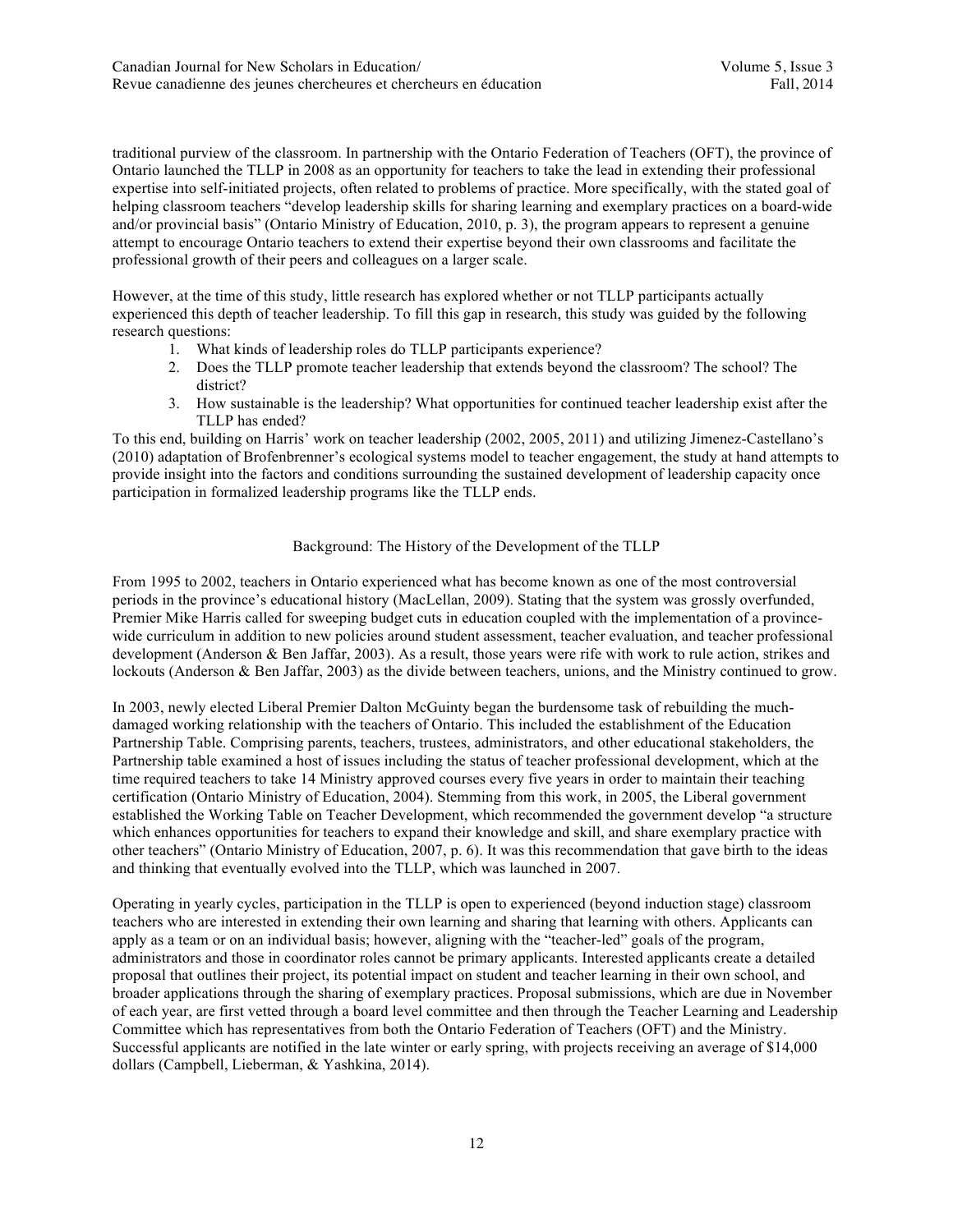In May, the Ministry and the OFT hosts a two-day leadership skills session where applicants are prepared for the task of implementation, which occurs from September to June of the next school year. After the projects have been completed, applicants are invited to attend the 'Sharing the Learning Summit' during which teachers share their expertise with other TLLP participants and invited guests from their schools, boards, and the Ministry (Ontario Ministry of Education, 2011). From 2007 to 2011, over 300 projects have been funded involving upwards of 1500 educators teaching in diverse school boards all over the province (Campbell, Lieberman, & Yashkina, 2014). Currently the program is entering its  $8<sup>th</sup>$  year, with a new cohort of teachers beginning their projects in September 2014.

# Review of the Literature: What is Teacher Leadership?

First described over 20 years ago, "the concept of teacher leadership suggests that teachers rightly and importantly hold a central position in the ways schools operate and in the core functions of teaching and learning" (York-Barr & Duke, 2004, p. 255). However, the concept of teacher leadership has not been well defined (Leithwood & Duke 1999) and is more of an umbrella term that encompasses a host of actions and activities that teachers engage in both in and outside of the classroom. For instance, Katzenmeyer and Moller (2001) declared in general terms that "teachers who are leaders lead within and beyond the classroom, identify with and contribute to a community of teacher learners and leaders, and influence others towards improved educational practice" (p. 17). Frost and Harris (2003), however, believed that this phrasing suggestedthat teacher leadership is something bestowed upon certain teachers in designated roles. On the other hand, Frost and Durrant (2003) emphasized the capacity of all teachers to demonstrate leadership; stating that teacher leadership "is not a matter of delegation, direction or distribution of responsibilities, but rather a matter of teachers' agency and their choice in initiating and sustaining change." Likewise, Danielson (2007) described teacher leaders as having the desire to improve education beyond their own classrooms or even beyond their own schools. It is this definition that underpins the work of this study: teacher leadership that blurs the lines between the 'leaders' and the 'followers' and redistributes the power imbalance that exists between these often juxtaposed notions.

### *What is the Impact of Teacher Leadership?*

The empirical literature on the benefits of teacher leadership has been described as somewhat limited and exhibiting varying levels of congruence (Muijs & Harris, 2003; York-Barr & Duke, 2004). However, some empirical studies have described teacher leadership as contributing to successful school revitalization and collective efficacy (Angelle, Nixon, Norton, & Niles, 2011), promoting teacher renewal and empowerment (Lieberman & Friedrich, 2007), and supporting the creation of enhanced learning environments for students (Hallinger & Heck, 2010). Likewise, much of the theoretical literature "asserts that the principal reason for teacher leadership is to transform schools into professional learning communities and to empower teachers to become involved closely in decision-making within the school, thus contributing to the democratization of schools" (Muijs & Harris, 2003, p. 439). Barth (2007), for instance, positioned teacher leadership as improving teacher learning and empowering teachers as "first-class citizens in the school house." Similarly, Muijs and Harris (2003) posit that teacher leadership enhances teacher's self-esteem, improves their confidence, and offers teachers a new professionalism. Lieberman and Miller (2005) also referred to teacher leadership as creating a new vision of the teaching profession.

It is also important to note, however, that the impacts of teacher leadership have not been exclusively positive. For instance, teachers in Lieberman and Friedrich's National Writing Project study (2007) were reluctant to describe themselves as leaders, associating leadership with telling people what to do. Other studies have reported issues related to the time required to take on extra responsibilities (Little & Bartlett, 2002) as well as shifts in the nature of peer relationships with other staff members (Barth, 2007).

### *Situating the Study: Questioning the Nature of Teacher Leadership*

Despite almost 30 years of teacher leadership initiatives, according to Barth (2007), "something deep and powerful within school cultures seems to work against teacher leadership" (p. 10). Likewise, Rottman (2007) suggested that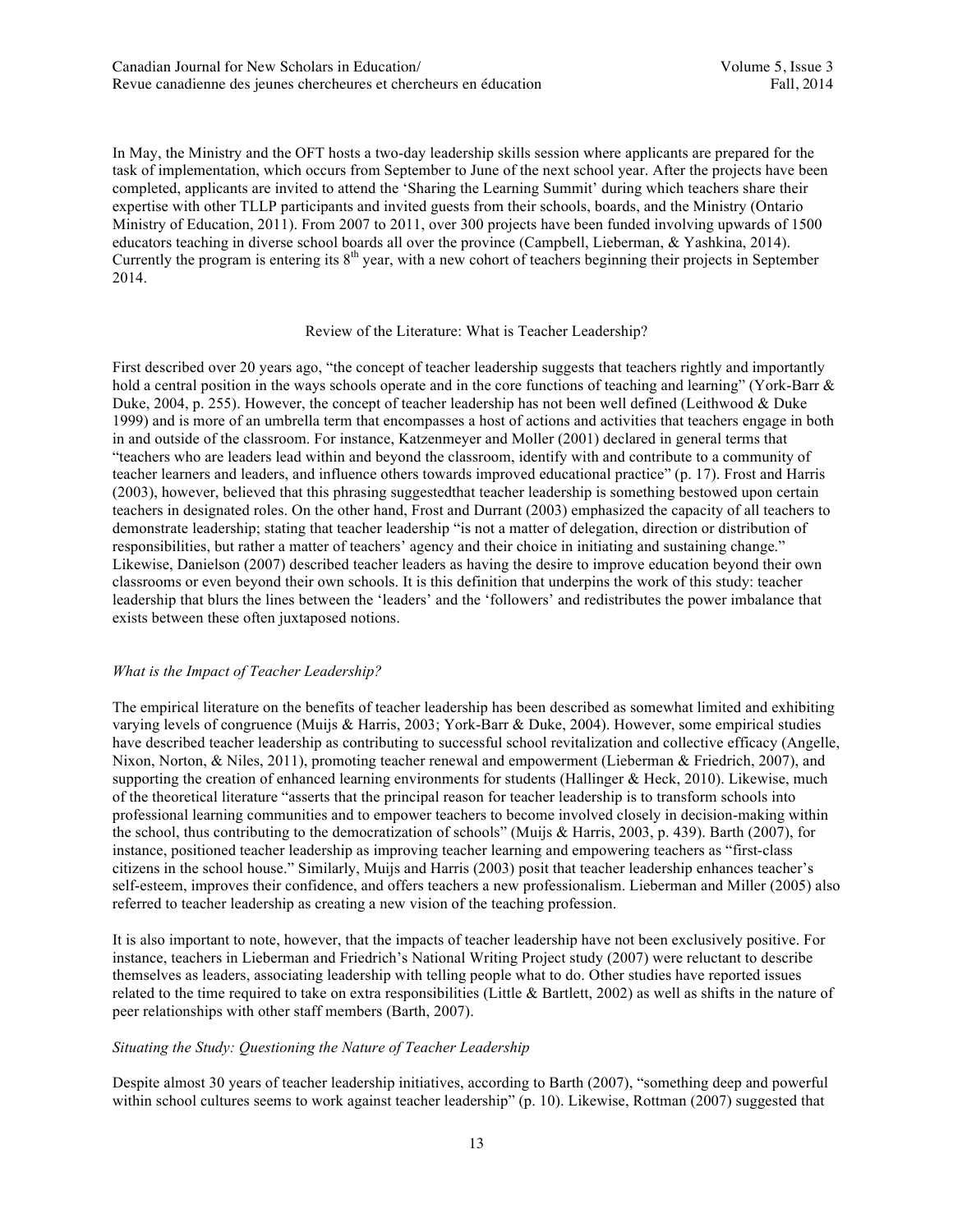many teacher leadership programs are better characterized as system-driven programs where teacher leaders carry out pre-determined district initiatives rather than challenge district level decision-making. On a similar note, Hargreaves (1994) warned of "contrived collegiality" in which the micro politics around control of teaching turn collaboration into coercion in order to achieve a particular district or Ministry outcome. For instance, Rottmann (2007) noteed that much of the existing literature presents research that explores how *policy makers* have fostered *teacher* leadership (original emphasis). Engaging in the broader picture of schooling is described as "a perk for teachers who lead" and "a break from the routines of the classroom" (York-Barr & Duke, 2004, p. 259) rather than part of the professional role of everyday teachers.

In relation to these concerns, Frost and Harris (2003) described three overarching and interlinking factors that influence the nature and extent of teacher leadership. Firstly, conceptions of teacher leadership are shaped by discourses of teacher professionalism, which define the roles and responsibilities of professional teachers and the extent of their influence. Such discourses serve to "shape the way teachers think, talk, and act in relation to themselves as teachers individually and collectively" (Sachs, 2003, p. 122). As discussed earlier, a traditional view of the teacher as implementer has persisted in education and, in some cases, even teachers themselves are unsure about the boundaries of their work (Lieberman & Miller, 2005). For instance, results from Bangs and Frost's (2012) international study revealed that the vast majority of teachers felt that it was normal for teachers to lead development within their *prescribed* role but far fewer felt that it was normal for teachers to lead change *beyond* their designated roles. Likewise, when asked whether teachers should lead the learning of other teachers, the reaction was mixed, which the authors suggest may have been interpreted as claiming status or position above other teachers.

Secondly, the organizational culture and context of educational policymaking have limited both notions of teacher leadership and teacher professionalism. In other words, "the bureaucratic, hierarchical nature of school often conflicts with the collegial nature of the reforms that teacher leadership is designed to bring about" (Lieberman & Miller, 2005, p. 39). In this environment, policies are used as a means of control at the expense of teacher autonomy (Mujis & Harris, 2003). One only has to look at the history of educational decision making in Ontario (Anderson & Ben Jaffar, 2003; Gidney, 1999) to see that much of the educational reform of the past two-decades has continually focused on centralization and an increased role for school boards and Ministries. Consequently, rather than fostering a culture of learning and leadership, these structures promote a culture of compliance, painting a portrait of the professional teacher as one who meets organizational goals, works efficiently to meet "one size fits all" benchmarks of student achievement, and documents this process for the accountability of the system (Sachs, 2003).

Thirdly, Frost and Harris (2003) discussed the personal capacity of teachers to assume leadership roles and successfully carry them out. As Danielson (2007) points out, good leadership skills such as curriculum planning, data analysis, classroom research, and reflexivity have not been traditionally part of teacher preparation programs. Thus, according to Day and Harris (2003), teachers often reflect only at the classroom level and do not concern themselves with the reasons for or ethical considerations of their teaching. Furthermore, collaborating as part of a community of practitioners, an integral part of teacher leadership as identified by almost all the literature, is not guaranteed to be a part of the culture of teaching either (Hargreaves, 1994). As suggested by both Servage (2009) and Hargreaves (1994), depending on the extent to which they are truly teacher-driven, PLC's may actually reinforced and reified a limited version of what teachers do. This again can be linked back to traditional discourses of teacher professionalism.

However, as stated by Zeichner and Liston (1996):

Teachers cannot restrict their attention to the classroom alone, leaving the larger setting and purposes of schooling to be determined by others…they need to determine their own agency through a critical and continual evaluation of the purposes, the consequences, and the social context of their calling. (p. 11)

Consequently, this study explores how teacher leadership is actually being realized in the daily lives of teachers. In particular the study attempts to explore the extent to which the leadership roles experienced by three teachers who have participated in the Teacher Learning and Leadership Program extend into the arena of broader educational change. Moreover, the study aims to identify the conditions that support and limit the ability of teachers to demonstrate sustained teacher leadership outside of such programs, supporting a vision of the teaching profession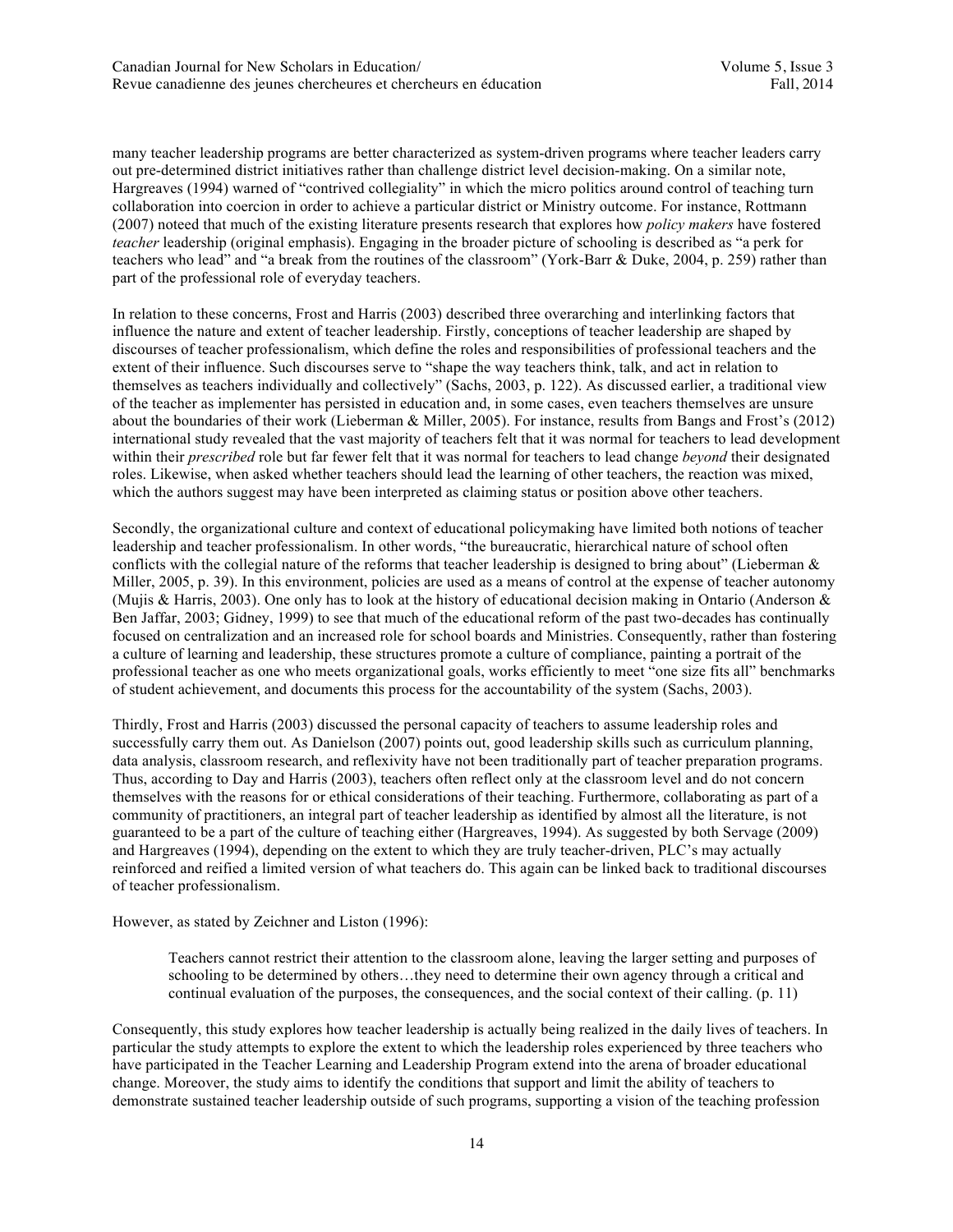where genuine teacher leadership is the norm rather than the work of the few who dare to challenge traditional notions of what it means to be a teacher.

#### Frameworks

Various authors define the roles of teacher leaders using diverse frameworks. York-Barr and Duke (2004) grouped teacher leadership roles into three broad levels: organizational-level work (e.g., membership in a site-based decisionmaking council), professional development work (e.g., mentoring), and instructional-level work (e.g., action research). In addition, Harris (2002), presented yet another framework:

- 1.Brokering: implementation of initiatives changes in classroom practices.
- 2. Participative leadership: collaborating with other teachers, forming committees, working with administration to develop school policies, sharing findings with other staff, influencing the practice of their peers.
- 3. Mediating as experts: invitations to present at board level or other schools, sitting on board/regional committees, presenting at conferences and other knowledge mobilization events, and
- 4. Forging close relationships: interacting with other educators.

It is this view of the roles of teacher leaders that most closely aligns with the purposes of this study as it positions teachers as experts of their own craft. As such, the framework serves as a good foundation for gathering insight into the potential of the TLLP to act as a mechanism for extending teacher leadership beyond the traditional classroom level.

While Harris' (2002) framework allows for exploration of the kinds of leadership roles TLLP participants experienced, it does not provide a lens for examining the extent to which teachers were able to extend their leadership "beyond the school walls" (Jimenez-Castellanos, 2010). To that end, I draw from Jimenez-Castellanos' (2010) adaptation of Bronfenbrenner's ecological systems model as applied to teacher engagement, which describes layers of embedded teacher engagement. Written from the perspective of the American school system, which has a federal department of education, I have adapted the framework for the Canadian context of classroom, school, district, and provincial level engagement (as there is no federal educational authority in Canada).

1. Microsystem: Engagement at the classroom level such as student-teacher interaction and lesson planning. As a result of external testing, workload, and increasing standards it is easy for teachers to get caught up in this work and, as such, this is the most typical form of teacher engagement both in the literature and in the daily work life of teachers.

2. Mesosystem: Engagement at the school level. This includes collaborating with teachers, grade-level planning, impacting school policy and practices, and working on school-level committees.

3. Exosystem: Engagement with the wider school community at the level of the district through to influence district policy and/or impact the practice of teachers in schools across the district. This could be through committee work, designing and delivering professional development seminars, or other teacher leadership roles.

4. Macro-system: Engagement beyond their own school district. This could include collaborating with school districts across the province, the provincial Ministry of Education, or teacher associations.

Combining these two frameworks, I analysed the kinds of leadership roles participants experienced as well as their depth of engagement.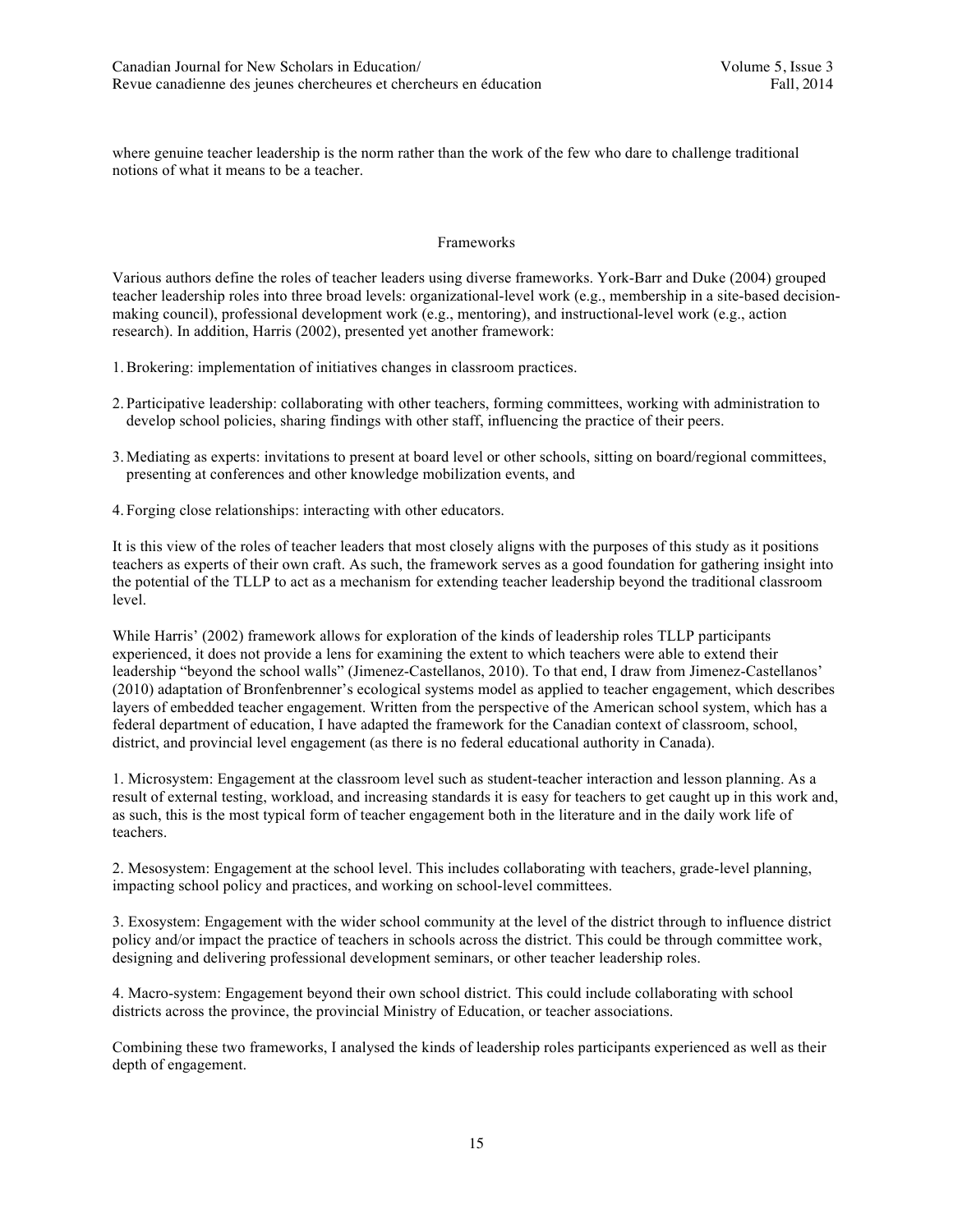#### Research Methods

This study is concerned with generating a rich description of teacher leadership roles and the conditions surrounding the sustainability of such roles. Consequently, the study lends itself well to the use of qualitative methods, which aim to understand the how and why of a particular human or social phenomenon (Creswell, 2009). Moreover, the study focuses on meaning and understanding from the participants' perspectives and the description of the findings is thick, rich, rooted in context, and supported by authentic participant data, all of which are central tenets of qualitative research (Merriam, 2009). Qualitative research, however, is multifaceted in nature and, as such, it is important to note the critical underpinnings of this study. With epistemological and ontological roots in critical theory (Giroux, 1983), critical researchers purposefully engage under-represented groups within the larger society in order to produce counter-narratives to dominant discourses and ways of thinking. In this sense, critical research aims to be transformative and to raise consciousness by making apparent both injustices and more equitable possibilities. This aligns well with this research, which questions the nature of teacher leadership often espoused through formalized, systems-driven teacher leadership programs. This research also aims to explore how such leadership actually played out in the working lives of teaching professionals, a group whose voice is often missing from the larger body of literature around this area of scholarship.

In order to garner information from those closest to the phenomenon of teacher leadership, a purposive sampling technique was used. Individual participants were chosen based on the nature of their TLLP project as assessed through an examination of a Ministry online database of former TLLP projects. Aligning with the vision of teacher leadership adopted in the study, sampling focused on projects that involved a teacher taking the lead with respect to the implementation of some sort of innovative pedagogy within the broader context of their school. It was thought that, due to the nature of their projects, these participants might have had more of an opportunity to expand their leadership into some of the more advanced roles and levels of engagement and would, therefore, be rich sources of data. Since the project was to be completed within the timeframe of a qualitative doctoral research course during the winter of 2012, six former participants were contacted through email, three of whom responded and agreed to participate in the study. It was decided that this was a manageable number of participants considering the brief time frame in which the study was to be completed.

In order to "enter into another person's perspective" (Patton, 2002, p. 341) and access the desired information, the primary data source for this study was semi-structured, individual interviews. In particular this technique was specifically employed so as to promote an atmosphere of comfortable conversation and provide flexibility in entertaining other questions that emerged as the conversations unfolded. Interviews were conducted using the online tool Skype due to the diverse geographic location of the participants. The sessions probed participants' motivations for becoming involved in the program, their personal understandings of teacher leadership, and the impact of the TLLP on their personal leadership development. Interviews were approximately 40 to 60 minutes in length and were recorded using the software program Audacity and later transcribed by the researcher. Participant checks were used to confirm content accuracy in the transcriptions, which were initially coded using a pre-designed scheme based on Harris' (2002) framework and the major research question. For instance, when participants talked about leveraging their expertise or facilitating the professional growth of others, this was coded as "mediating." These larger categories were later re-coded into smaller sub-themes using open coding to thematically categorize perceived limitations or supports regarding particular leadership roles. However, since this research is primarily concerned with roles of leadership that transcend the traditional purview of the classroom, the analysis omits both Harris' (2002) brokering role and Bronfenbrenner's microlevel of the classroom. Final project reports were also collected from all participants. These reports served as secondary data sources and were used to gather background information about the projects and ascertain challenges experienced by participants that may not have been discussed in the interviews.

#### Results

In terms of the Harris' (2002) framework, participants reported leadership experiences that fall within all three categories (participative, mediating, and foraging relationships) that are the focus of this study. However, the level of engagement in those experiences somewhat varied across the data. The results also indicate that participants who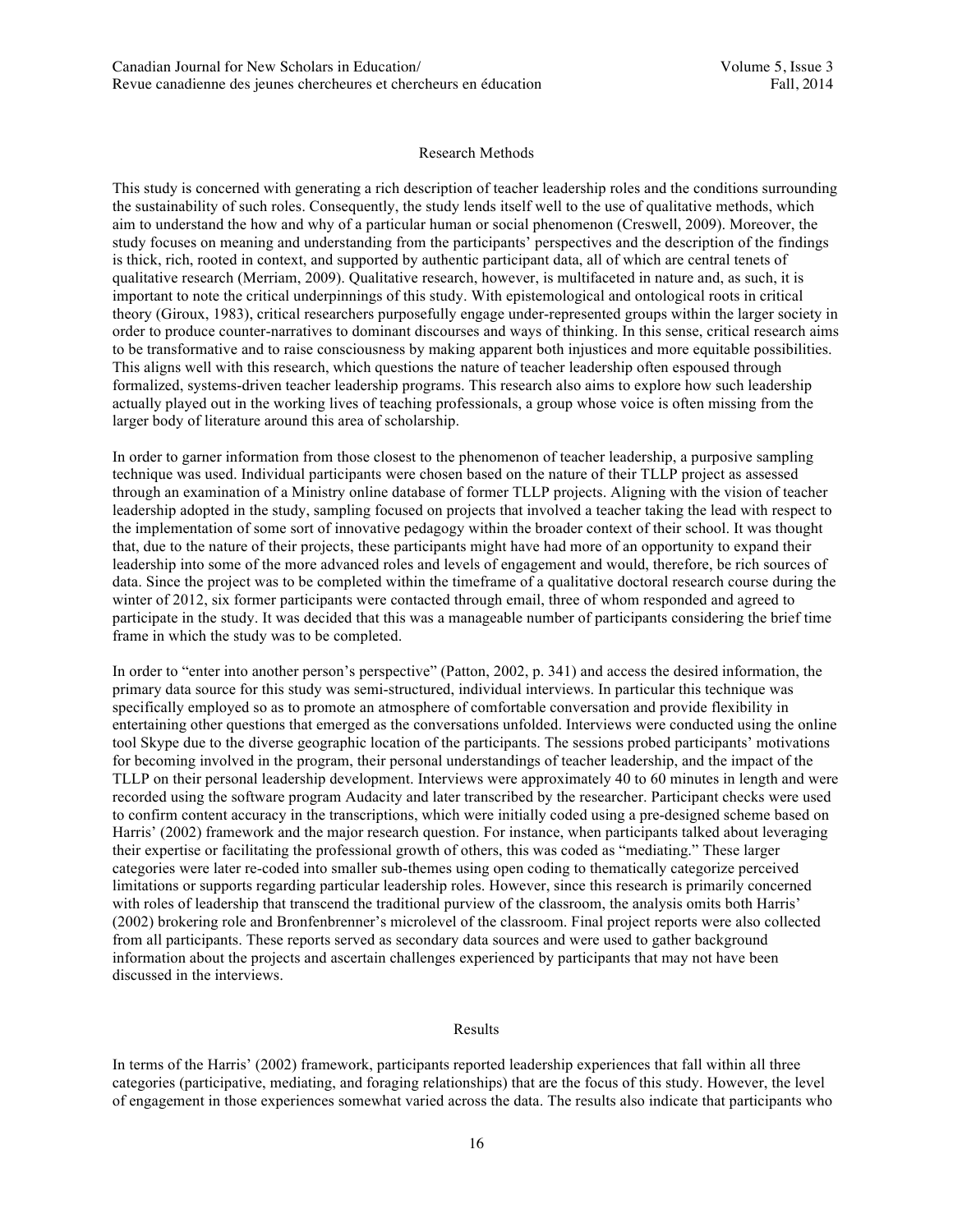were keen to sustain leadership roles upon completion of the TLLP faced numerous challenges and roadblocks and, as a result, all three participants vocalized feelings of discouragement, frustration, and disappointment. This was particularly the case in terms of engagement beyond the meso-level of the school. That being said, all of the participants continue to demonstrate teacher leadership in some way, some three years after their project's completion. These results are further detailed below, presented on an individual basis using pseudonyms. Summary charts, which outline the kinds of roles and the depth of engagement in those roles, are also presented for each participant. Lastly, an analysis of the results across participants is presented, which also outlines implications for both the TLLP and teacher leadership in general.

# *Marilyn*

An experienced teacher of almost thirteen years, Marilyn completed her TLLP project in 2007-2008 as part of the first cohort of the program. Receiving over \$20,000, Marilyn's used her TLLP project to become a certified trainer for a literacy program that was being used in her school to engage struggling readers. After her own training was complete, Marilyn ran a three-day training session attended by 17 teachers from across her district, and she continues to train teachers in her own school as new staff members arrive each year. Marilyn explained, "I've always taken initiative to get involved in those sorts of opportunities – doing PD with staff, being department head, being a teacher mentor – I've always tried to take on a leadership role." Following from this, it felt natural for Marilyn to take on the role as project leader for the TLLP and become a program trainer.

Under her guidance, a number of current staff members have incorporated the literacy program into their teaching, and each year Marilyn trains new staff members who are interested in the program. Moreover, as a result of her teacher seminar at the board level and her presentation at a provincial conference, the program is now being used in a number of schools both in her own board and a second board in a different area of the province. She states:

The TLLP was an opportunity to take what I know was actually working in a classroom, that I'd had experience working on, and that people in my own board didn't have any experience with, and to be able to bring that to a wider audience.

Furthermore, it was evident that Marilyn felt she was an important part of the changes that occurred in her school. This was primarily expressed when she discussed the future of the program for current students as Marilyn's school was slated for closure at the end of the school year. According to Marilyn, she would like to train teachers at the students' new schools. She says, "We're now looking at how dowe get our program out to other schools. There may be an opportunity for me to work with them."

Marilyn considers herself a resource person for trained teachers at her school and at other schools who rely on her for support with the implementation of their program. She commented, "[A] number of the schools ended up trying to implement the program following my training and so I continue to be a support for them either through phone or email and classroom visits if they wanted them". She talked about the relationships she built with educators outside of her own school as a result of her training program; commenting that she had made connections with a number of "teachers I probably wouldn't have otherwise been able to connect with." She did, however, discuss her frustration regarding a perceived lack of support from her school board:

I feel that I was limited in the sense that it [the project] didn't extend beyond that one particular moment in time. There was this sense that we completed it and that was it done and there has been no particular follow through or follow up.

Thus, any work in this area that Marilyn now engages in is a by-product of the training she had previously delivered, as she has not been asked to present to additional schools in her board. As previously discussed, Marilyn also expressed interest in becoming a resource person for the schools that will house the program's current students once her own school closes. According to Marilyn, "It's possible but it's a matter of the board taking the initiative and requesting the training." She was hopeful, but not confident, that such a request would be made.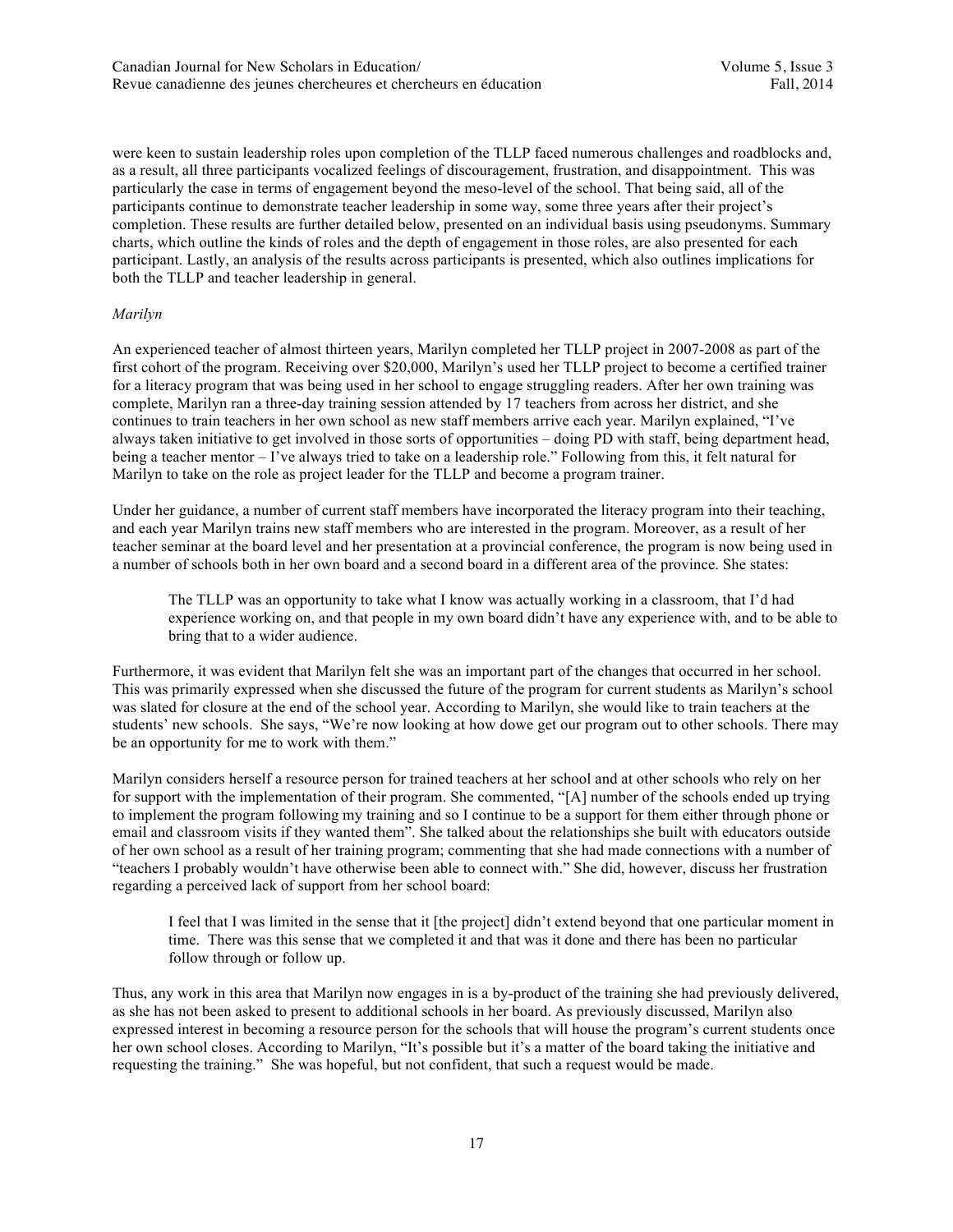# *Kathy*

Kathy is a seasoned teacher of almost twenty-five years and, like Marilyn, completed her TLLP project during the first cohort in 2007-2008. Valued at \$15,000, Kathy's TLLP was a partnership project with another teacher in her school. The project focused on student critical thinking as part of a global citizenship program that culminated in the staging of a mock United Nations with four additional grade eight teachers and their students. Initially Kathy and her partner had sought funding from the school board, who, in turn, advised them to apply to the TLLP. Kathy was the team leader and, during implementation, she was the resource person for the program within her own school. When asked if she thought of herself as a teacher leader, she explained that she has long been recognized as a leader: "I'm always searching for new ideas. Teachers are coming to me and asking, what are you doing, how are you doing this?"

With respect to getting other teachers on board, she commented, "[I]t was educating the others on what we were doing, why we were doing it, and what they needed to do...I saw that as my responsibility as team leader to be a part of those conversations." Unfortunately, her colleagues were not inspired to take the reins and run the program on their own; consequently, as Kathy laments, when she moved into a system level position the following year, the model UN project suffered. She commented:

The TLLP opened our eyes to thinking big and thinking on a larger scale – not just what can I do in my classroom, but how can I engage the grade-level or the school? We had plans to try and expand it to more than just our school by my job changed and it was hard to maintain momentum.

She also noted curricular changes as impeding the project, which originally ran the whole year and culminated with the geography unit in May. The order of the units has since been re-organized and the geography unit is to be completed before the first reporting period, which impacted the time-line for the project. She did state, however, that the focus on critical thinking, the crux of the model UN, has continued, even under new administration and a number of staffing changes within the grade level itself.

According to Kathy, partnering with teachers in her school was a positive experience, stating, "I definitely have closer relationships with them and they certainly appreciate my leadership and look to me to do things but they don't necessarily want to do all the extra work that's involved." She noted that she continues to collaborate with her project partner on other projects, even though she is no longer at Kathy's school. Those collaborations include an online project on the use of wiki's in the classroom and the development of a board-wide program about incorporating the arts across the curriculum.

Kathy also felt that her work with the TLLP was integral in landing the system level position she attained the following year. In that position, she travelled to schools across Ontario to study student work habits and assist classroom teachers in better understanding student learning needs. Since returning to teaching, she has been designated a grade level leader and a literacy leader in her school, describing herself as "the kind of teacher that always takes risks by challenging myself with new things."

Despite these offshoots, Kathy did articulate that she would like to have received some follow-up from the board regarding her TLLP project, noting that she and her partner were not asked to present their project at other schools or to the board. She commented:

The board controlled the application; you submit to the board and if the board think it's good enough then they send it on to the Ministry. So they play that middleman role in the application but then they just seem to drop out of it. I would have liked them to ask us to present the project to someone in the end, even just for the accountability….I wondered afterwards, did the project just disappear into a black hole into our board?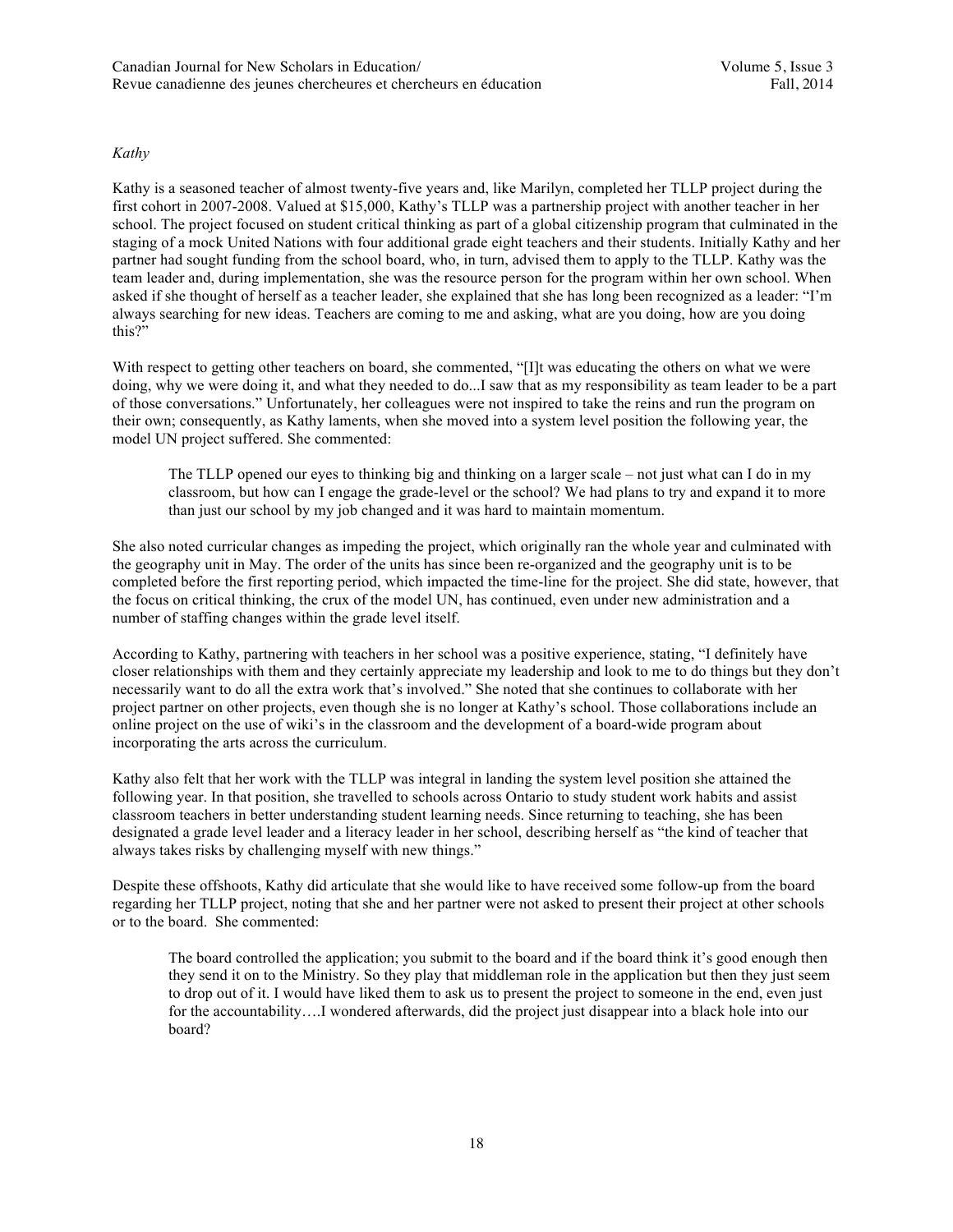# *Veronica*

Veronica first began teaching high school in 2005 after a number of years working as an instructor at the postsecondary level. Completed as part of the second TLLP cohort in 2008-2009, Veronica's \$20,000 project stemmed from her school's need for teacher training in interactive whiteboard technology. According to Veronica, most teachers in her school were using the technology as 'glorified blackboards'. Finding teacher training from the board not readily available, Veronica decided she wanted to become a trainer:

I had paper work from the TLLP program, so I said, I want to do this - I want to get my certification. I want to be the resource person at not only in my own school, but I want to the resource person for schools in the western side of our school district…because we are all facing the same problems - we ask for training and we don't get it.

Through the TLLP she has delivered training to teachers in her own school and continues to provide training to new teachers each year. This has had a positive influence on many teachers, and the whiteboards are now "used more to their true potentials because they [the teachers] now have the tools and understand how it works and what they could do with it rather than just using it as a glorified blackboard," she comments.

Although she considered herself to be somewhat of a teacher leader prior to her TLLP involvement, she has "definitely become more of a technology guru in the school" and serves as the 'go-to person' for interactive whiteboards and computers in general. Like Marilyn, Veronica has also trained other teachers in her board and, as a result, has influenced practice beyond her own school. In fact, for Veronica, this outreach component of her TLLP project was an integral element in terms of her impetus for applying to the program. She states:

Part of the motivation for going forward with the TLLP was not only to try and increase our student engagement but we weren't getting the services we needed from our board and people were clambering for this training.

Unfortunately, Veronica's desire for such outreach has been somewhat thwarted, as her board no longer grants leave requests for her to continue to train other teachers in the board. This has been very discouraging for Veronica, especially in light of the TLLP's emphasis on sharing exemplary practices. She states, "One of the messages that came across was sharing – not being like oh it's in my classroom, mine, mine, mine…but actually take it out there. This is what sort of left me with a bitter taste in my mouth." She discusses the increased cost efficiency in having her provide training to surrounding areas rather than having trainers "drive from board office, which is seven hours, and stay overnight," describing her frustration as "running into a brick wall every time."

Veronica's passion for leadership, however, now sees her working closely with the adult learning centre in her community. As evidenced in the following passage, this is a role in which she takes great pride:

V: Interestingly enough, I have been leveraged by the adult learning centre in town…they came to me and said they wanted to see an interactive whiteboard. So, after school hours, I had them come and I demonstrated what it was able to do. They then acquired funds to buy the technology for the adult learning centre and approached me to go and train their literacy people.

I: How did you get release time to do that?

V: That was done on my own time and it was volunteer work. I thought that was really neat on their part so I freely gave of my time.

She now acts as a resource person for the centre and describes their interactions as "a great relationship." Veronica also worked with a developer of French resources and presented workshops around the Smartboard as a tool for literacy development at two provincial conferences. Moreover, she comments that she has continued to develop relationships with teachers she met through her training sessions and her presentations. According to Veronica, their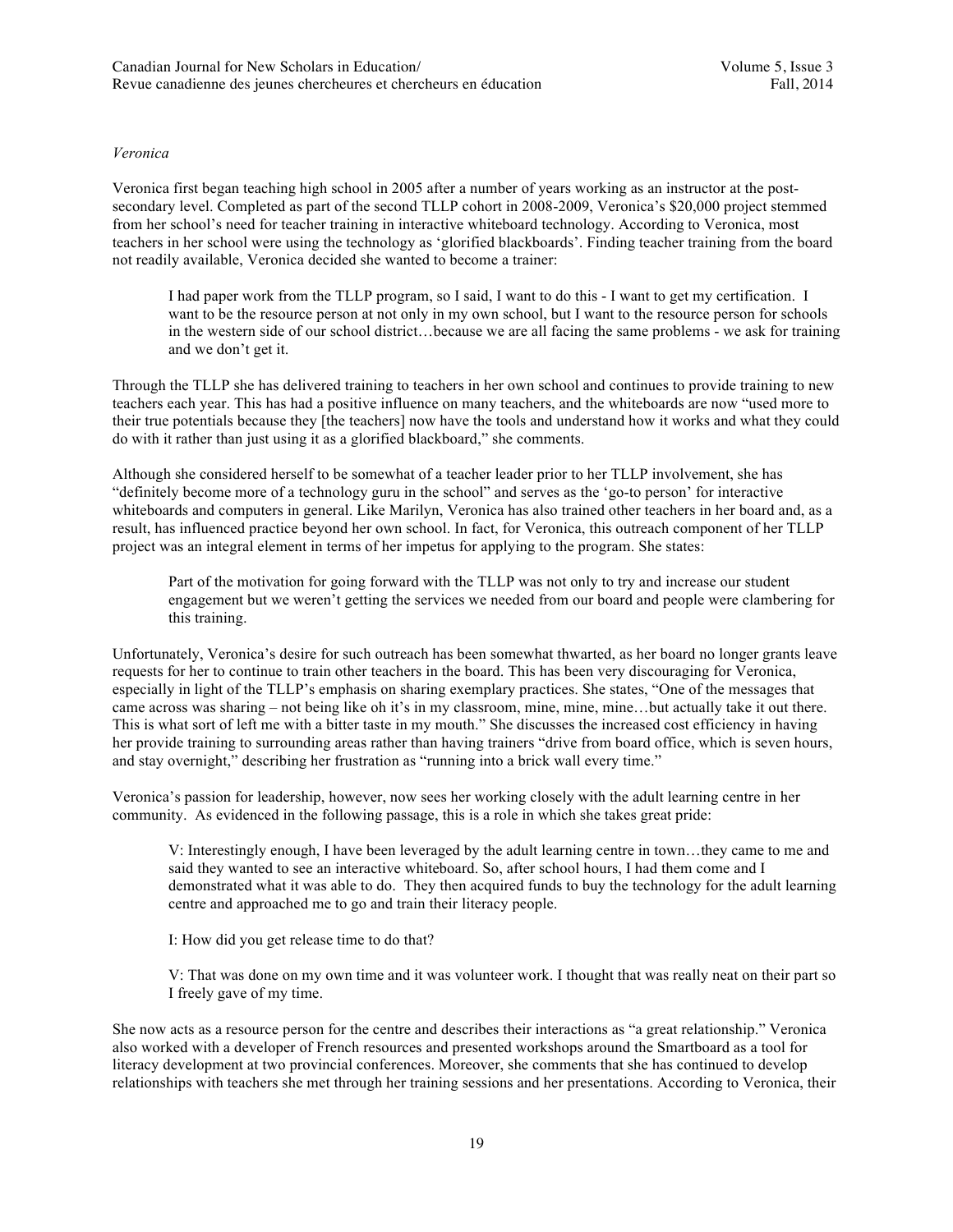relationship has "gone beyond the TLLP" and has extended to the exchange of resources and teaching tools in other curricular areas.

### Analysis and Discussion

As illustrated in Leadership Roles and Depth of Engagement of former TLLP Participants (Table 1), for the participants in this study, it is apparent that their participation in the TLLP afforded them an opportunity to engage in various teacher leadership roles both in and beyond their own classrooms. They influenced the teaching practice of others through participative leadership roles, acted as experts and served as the resource person for others in mediating roles, and networked and built relationships with educators, in Veronica's case, community agencies. Moreover, these were experiences that all three participants felt they would not have been privy to had they not received funding from the TLLP and, in Kathy's case, were viewed as opening the door to a new job at the system level.

| Participant | Participative                                                                                                                                                                                                                                                                                                                                                                                                                            | Mediating                                                                                                                                                                                                                                                                                                                    | Relationships                                                                                                                                                                                                                                                                                                                  |
|-------------|------------------------------------------------------------------------------------------------------------------------------------------------------------------------------------------------------------------------------------------------------------------------------------------------------------------------------------------------------------------------------------------------------------------------------------------|------------------------------------------------------------------------------------------------------------------------------------------------------------------------------------------------------------------------------------------------------------------------------------------------------------------------------|--------------------------------------------------------------------------------------------------------------------------------------------------------------------------------------------------------------------------------------------------------------------------------------------------------------------------------|
| Marilyn     | Provided training to staff at<br>onset of project. Trains new<br>staff members at the start of<br>each new school year<br>(mesosystem).<br>Schools within and outside of<br>her district have adopted the<br>program after Marilyn<br>presented at a provincial<br>conference and delivered<br>training sessions to teachers<br>across her board (exosystem &<br>macro-system).                                                          | Provides support to teachers<br>within and beyond her own<br>school who are utilizing the<br>program in their own<br>classrooms (mesosystem &<br>exosystem).                                                                                                                                                                 | Has developed strong<br>relationships with school<br>staff as an offshoot of being<br>the resource person for the<br>program (mesosystem).<br>Has connected with teachers<br>all over her board and the<br>province as a result of her<br>training sessions and<br>conference presentations<br>(exosystem & macro-<br>system). |
| Kathy       | Brought additional grade-level<br>teachers into the fold of the<br>project and worked with them<br>as team leader (mesosystem).<br>Has worked on a board-wide<br>project providing PD to<br>teachers around integrating the<br>Arts (exosystem).<br>Engaged with teachers around<br>the province as part of the<br>Student Work Study initiative,<br>which explored student work<br>habits to inform teacher practice<br>(macro-system). | Provided support to other<br>teachers engaged in the project<br>in her school for the duration<br>of the project. Now serves as<br>grade-level and literacy leader<br>in the school (mesosystem).<br>Acted as a resource person for<br>classroom teachers as part of<br>the Student Work Study<br>initiative (macro-system). | Has developed stronger<br>relationships with her TLLP<br>partners; still collaborates<br>with one of them on other<br>projects (mesosystem).<br>Credits her work with the<br>TLLP as helping her attain<br>her system-level role; now<br>connected with teachers<br>around the province (macro-<br>system).                    |
| Veronica    | Provided training to teachers in<br>her own school and at other<br>schools in her district during the<br>tenure of her TLLP<br>(mesosystem & exosystem).<br>Presented workshops to other<br>teachers at two provincial level<br>conferences (macro-system).                                                                                                                                                                              | Is the "go-to" person in the<br>school, not only for<br>smartboards but also for all<br>things technology<br>(mesosystem).<br>Works with the local adult<br>learning centre to train<br>instructors on the use of<br>Smartboards (macro-system).                                                                             | Has developed a network of<br>colleagues within and<br>beyond her school board<br>where there is two-way<br>exchange of resources and<br>ideas (exosystem & macro-<br>system).                                                                                                                                                 |

Table 1: Leadership Roles and Depth of Engagement of former TLLP Participants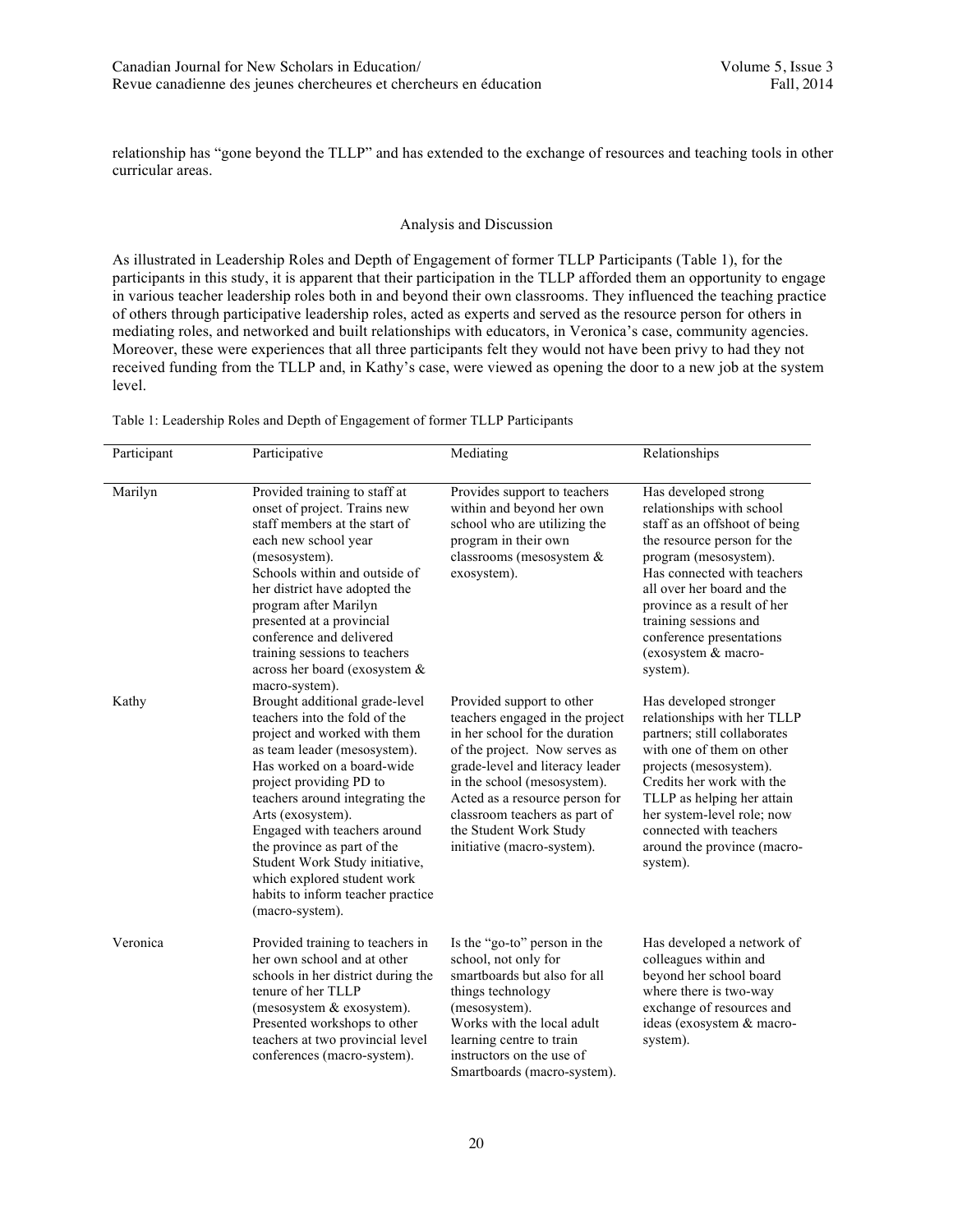In terms of the depth of engagement, in many instances participants were able to extend their leadership roles beyond the meso-level of the school and into the levels of exosystem and even the macro-system. For Marilyn and Veronica, this was achieved through delivering training sessions and presentations to teachers both within their districts and at provincial conferences. For Kathy, deeper levels of engagement accompanied her new position as a Student Work Study teacher. In most cases there was a logical progression of leadership; workshops were delivered, the participant then became the resource person, and relationships and additional collaboration followed. In this sense, projects with built in outreach components seemed to provide more opportunity for higher depths of engagement in all three leadership roles. This is evidenced by the limited experiences of Kathy during the TLLP as compared with the richness of the leadership roles assumed by Veronica and Marilyn during their projects. The perseverance and internal drive of the participant also seems to have influenced participants' abilities to transcend traditional views of the role of teachers. Veronica, for instance, is determined to become a resource for other educators and continues to try and find ways to make that happen. Kathy also took it upon herself to extend her leadership by taking on a system level role as a work-study teacher. On the other hand, Marilyn expressed disappointment that she had not been asked to continue to provide her services but has not sought out such roles for herself either.

Lastly, with respect to sustainability, all three participants in this study continued to be teacher leaders in some form or another years after their TLLP had been completed. In some cases, they have taken on new formal roles such as lead teacher. In other instances, they continue to be viewed as experts in their respective areas and are sought out by colleagues and peers across their boards (and in some cases, the province). However, this has primarily been done without the support of their school districts, which all three participants identified as not taking an active interest in the project beyond the initial stages. Marilyn and Veronica, for instance, have both expressed a strong desire to take on more sustainable mediating roles within their respective boards but have been unsuccessful in securing these opportunities. Furthermore, all three participants indicate that the board's response to their projects has affected their view of the TLLP's ability to empower teachers as change agents. For example, while Marilyn comments that the program did empower her during the TLLP project, she noted, "In terms of allowing it to be a sustainable agent for change, I don't see that." Likewise, Veronica, who had the most issues with the board, revealed that she has twice thought about submitting a second TLLP application, but her previous experience has soured her from doing so.

### Conclusions and Implications

The purpose of this study was to determine the extent to which TLLP participants experience leadership roles that extend beyond their traditional purview of the classroom. The study also explored the transferability of those leadership roles into participants' daily teaching lives after their TLLP project had been completed. Data from the study illustrates that although all three participants experienced deep engagement in a variety of leadership roles during the implementation of their TLLP projects, continuing to engage in such roles upon completion of the program proved to be more difficult. In particular, participants reported a lack of support on the part of the school board, which hampered and constrained the continuation of their capacity for leadership growth. This is a significant finding of this study as it suggests that, while programs like the TLLP are an attempt to acknowledge and value the expertise and contributions of teachers to the broader context of schooling, cultural norms, top-down hierarchies, and historical views of the teacher as implementer continue to circumscribe the conditions within which such programs take place. In this sense, a board's view of what constitutes teacher leadership may differ from that of a particular teacher who is eager to lead change. Further to this, even if a board did value genuine teacher innovation and leadership, the push for fiscal restraint, coupled with tight restrictions on budget allocations, often leaves them with little flexibility in terms of continuing to support the leadership growth of teachers once external funding for a particular project has been exhausted. This resistance to the TLLP on the part of some school boards was also noted in a more formal evaluation of the TLLP that was carried out after this study had been completed (Campbell, Lieberman, & Yashkina, 2013). In that study it was recommended that the TLLP team continue to emphasize the importance of teacher-led professional learning in their work with system leaders.

The findings of this study are of particular relevance to planning committees who organize and develop teacher leadership programs as well as progressive school boards who are genuinely interested in promoting real change in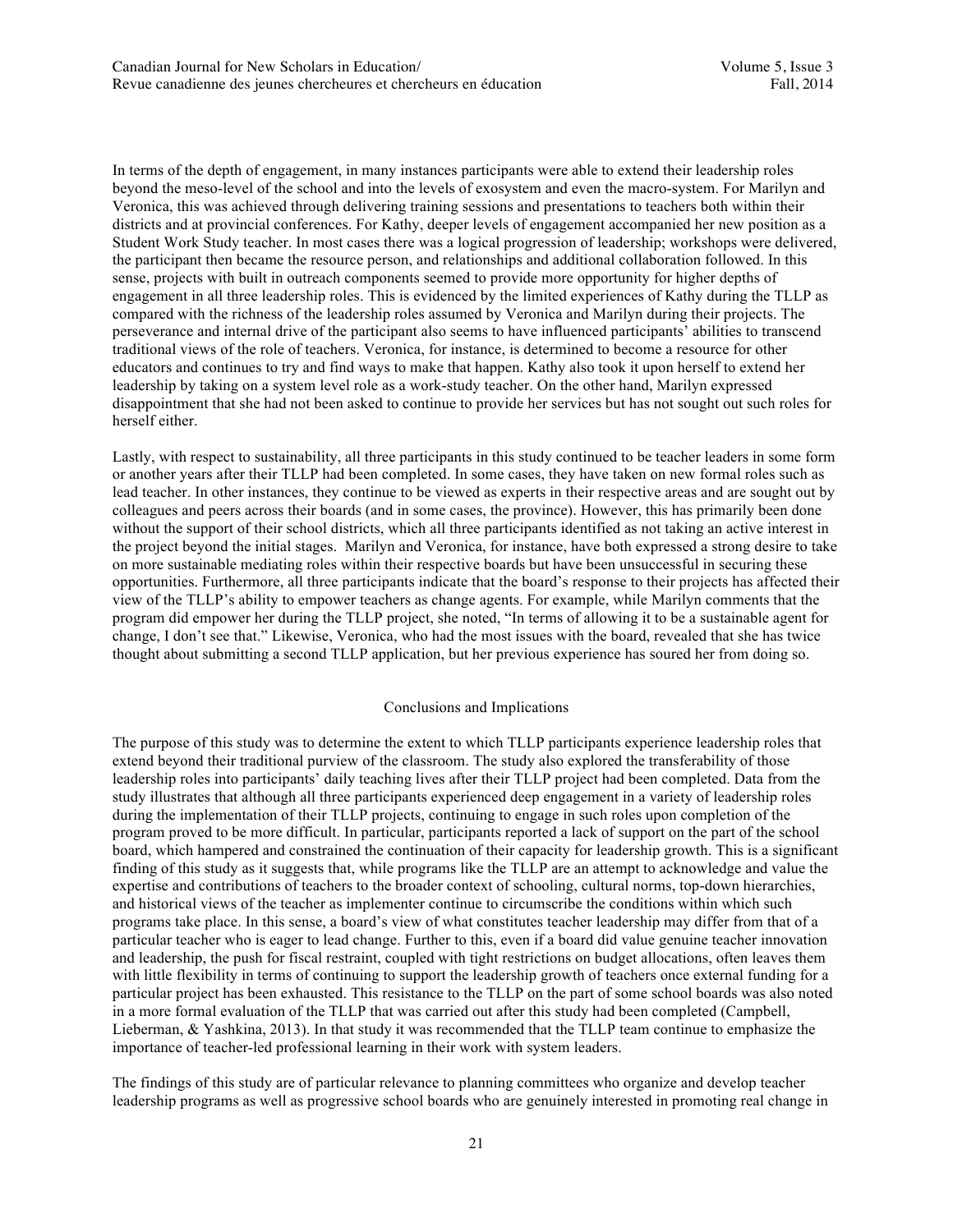school leadership development. In the case of the TLLP, the school board's only involvement in the process is as an initial vetting committee for proposals, and there is no formal mechanism to develop stronger relationships between TLLP participants and their school boards. Since fostering a culture of sharing is an important part of the TLLP, a natural extension of this would be to include a board-wide sharing component whereby boards invited TLLP participants to present their projects and network with other like-minded individuals who may be interested in picking up or carrying the torch. In light of these results, additional research with larger numbers of participants is suggested in order to further examine the impact of the TLLP on the promotion of meaningful and sustainable teacher leadership in Ontario. Finally, as Campbell, Lieberman and Yashkina (2013) first suggested that the perspectives of Ontario school boards be examined with respect to both the TLLP and teacher leadership in general so as to gather additional insights into the "brick walls" that seemed to exist between the participants in this study and their respective school boards.

#### References

- Anderson, S.E., & Ben Jaafar, S. (2003). *Policy trends in Ontario education, 1990-2003*. Toronto: International Centre for Educational Change.
- Angelle, P., Nixon, T., Norton, E., & Niles, C. (2011). *Increasing organizational effectiveness: An examination of teacher leadership, collective efficacy, and trust in schools.* Paper presented at the annual meeting of the University Council for Educational Administration, Pittsburgh, PA.
- Bangs, J., & Frost, D. (2012). *Teacher self-efficacy, voice and leadership: Towards a policy framework for Education International*. Paper presented at the Education International Research Institute, Cambridge, UK.
- Barth, R.S. (2007). The teacher leader. In Richard A. Ackerman & Sarah V. Mackenzie (Eds.), *Uncovering teacher leadership: Essays and voices from the field*. Thousand Oaks, CA: Corwin Press.
- Bascia, N. (1998). Teacher unions and educational reform. In A. Hargreaves, A. Lieberman, M. Fullan, & D. Hopkins (Eds.), *International Handbook of Educational Change: Part one*. The Netherlands: Kluwer Academic Publishers.
- Bascia, N. (2003). *Triage or tapestry? Teacher unions' work toward improving teacher quality in an era of systemic reform.* Seattle, WA: Center for the Study of Teaching and Policy.
- Bascia, N., & Osmond, P. (2012). *Teacher unions and educational reform: A research review*. Washington D.C.: The National Education Association.
- Campbell, C., Lieberman, A., & Yashkina, A. (2013). *The Teacher Learning and Leadership Program: Research project*. Ontario Ministry of Education and The Ontario Teachers' Federation. Retrieved from
- https://edpolicy.stanford.edu/sites/default/files/publications/teacher-learning-leadership-program-research-report.pdf Creswell, J.W. (2009). *Research design: Qualitative, quantitative, and mixed methods approaches.* Thousand Oaks, CA: Sage Publications Inc.
- Danielson, C. (2007). The many faces of leadership. *Educational Leadership, 65*(1), 14-19.
- Frost, D. (2011) *Supporting teacher leadership in 15 countries: the International Teacher Leadership project, Phase 1 - A report*. Cambridge: Leadership for Learning University of Cambridge Faculty of Education.
- Frost, D., & Harris, A. (2003). Teacher leadership: Towards a research agenda. *Cambridge Journal of Education, 33*(3), 479-498.
- Frost, D., & Durrant, J. (2003) *Teacher-led development work: Guidance and support.* London: David Fulton Publishers.
- Fullan, M. (2001). *The new meaning of educational change (*3rd ed.*).* New York: Teachers College*.*
- Gidney, R.D. (1999). *From hope to Harris: The reshaping of Ontario's schools*. Toronto: University of Toronto Press.
- Hallinger, P., & Heck, R. (2010) Collaborative leadership and school improvement: understanding the impact on school capacity and student learning, *School Leadership and Management, 30* (2), 95-110.
- Hargreaves A. (1994). Collaboration and contrived collegiality: Cup of comfort or poisoned chalice? In A. Hargreaves (Ed.), *Changing teachers, changing times* (pp. 186-201). Toronto: OISE Press.
- Hargreaves, A. (2000). Four ages of professionalism and professional learning. *Teachers and Teaching: Theory and Practice, 6*(2), 151-182.
- Hargreaves, A., Crocker, R., Davis, B., McEwan, L., & Sahlberg, P. (2009). *The learning mosaic: A multiple perspectives review of the Alberta Initiative for School Improvement (AISI).* Retrieved February 20<sup>th</sup>, 2012 from
	- http://education.alberta.ca/media/1173783/final%20summary%20report-oct-21-09.pdf

Hargreaves, A., & Shirley, D. (2012). *The far side of educational reform.* Ottawa: Canadian Teachers' Federation.

- Harris, A. (2002). *School Improvement: What's in it for Schools?* London: Falmer Press.
- Harris, A. (2005). Teacher leadership: More than a feel good factor? *Journal of Leadership and Policy in Schools, 4*(3), 201-209.

Harris, A. (2011). System change: Realizing the fourth way. *Journal of Educational Change, 12,* 159-171.

- Jimenez-Castellanos, O. (2010). Beyond the school walls: A critical action research study examining the perils and promise of critical teacher engagement. *International Journal of Critical Pedagogy, 3*(2), 59-81.
- Katzenmeyer, M., & Moller, G. (2011). Understanding teacher leadership. In E. B. Hilty (Ed.), *Teacher leadership: The "new" foundations of teacher education* (pp. 3-21). New York: Peter Lang Publishing, Inc.